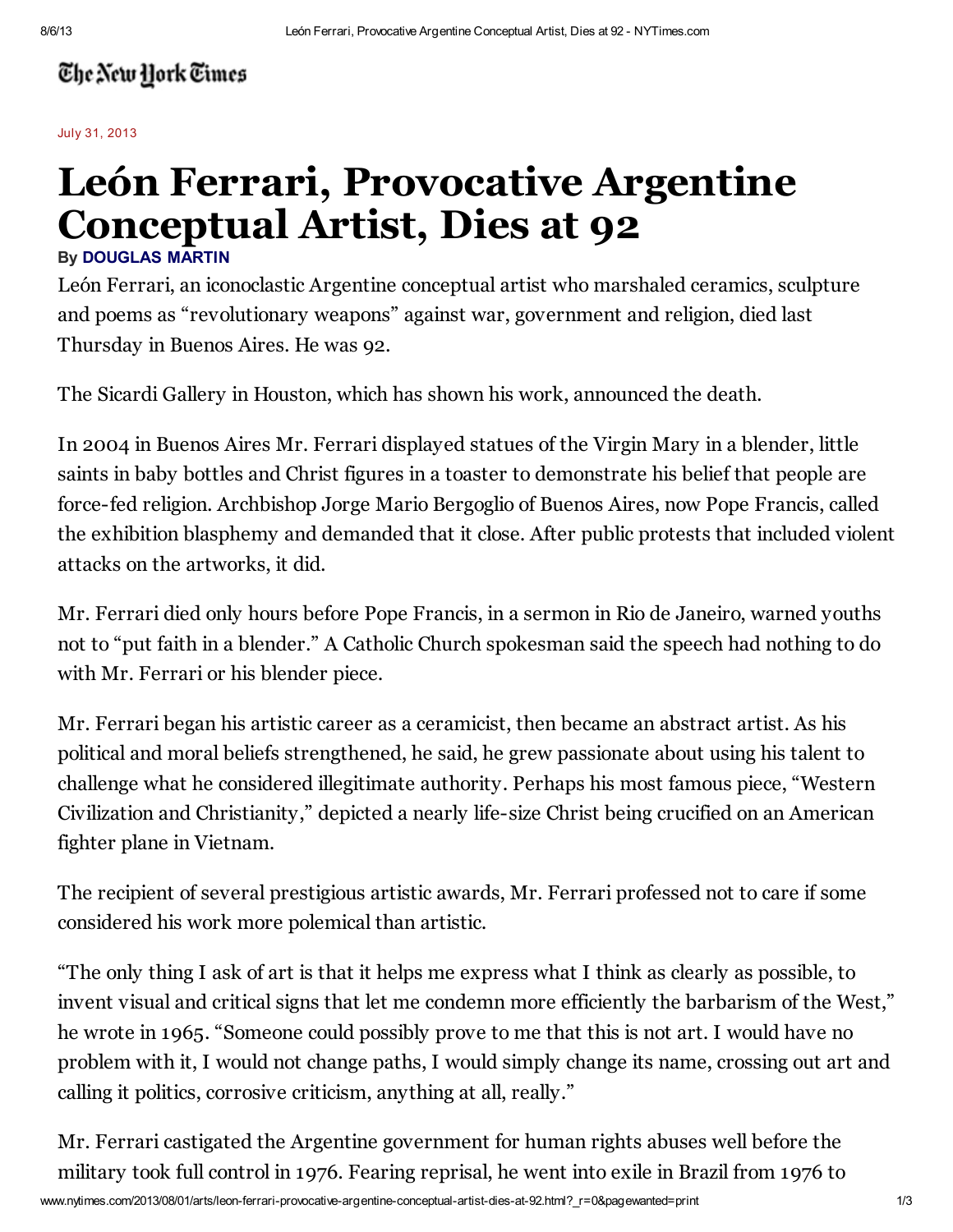1991. His son Ariel was abducted by the military and is presumed dead.

Nothing About It." reporting on murders committed by the military government. He titled the piece "We One of Mr. Ferrari's first works on returning to Buenos Aires was a collage of clippings about charred bodies found during military rule. Its purpose was to criticize the news media for not

"León Ferrari hasn't left; he'll stay with us," said Estela de Carlotto, president of the Grandmothers of the Plaza de Mayo, a group formed to try to locate people who disappeared under the military regime. "He left us with so much that, happily, he'll never be forgotten."

Mr. Ferrari's works have been exhibited in hundreds of galleries and museums around the world. In 2009 a retrospective at the Museum of Modern Art in New York featured pieces by him and the Brazilian artist Mira Schendel. MoMA has some of his works in its permanent collection.

In 2007 Mr. Ferrari received the Golden Lion award as best artist at the Venice Biennale. The Konex Foundation, which gives awards to outstanding Argentine cultural figures, named him his country's best conceptual artist for the five years ending in 2006. At his death he was working on a Guggenheim Fellowship to study sex and violence in Christian art.

León Ferrari was born in Buenos Aires on Sept. 3, 1920. His father, Augusto, was an Italian artist who painted religious frescos and helped restore and build churches. He advised his son not to choose an artistic career because of poor financial prospects, so León studied engineering at the University of Buenos Aires. He made repeated trips to Italy, where he worked as an engineer, studied ceramics and made abstract art.

In 1960 he had a show of his abstract art in Buenos Aires. By 1965 he had changed course to do political art and made his sculpture of Christ being crucified on a fighter plane. He did almost nothing but political works until he left for Brazil in 1976. He published a manifesto in which he wrote, "Art is not beauty or novelty; art is effectiveness and disruption."

While in Brazil he reverted to abstract art to earn a living. His few shows during his exile were in Brazil.

Mr. Ferrari is survived by his wife, Alicia Barros Castro de Ferrari; his sons Mariali and Pablo; his sister, Susana Ghioldi; and seven grandchildren.

Mr. Ferrari started a club for "the impious, heretics, apostates, blasphemous, atheists, pagans, agnostics and infidels." Whether it had members other than Mr. Ferrari is unclear, but one of his best known artworks suggests that he more than fulfilled any possible membership test.